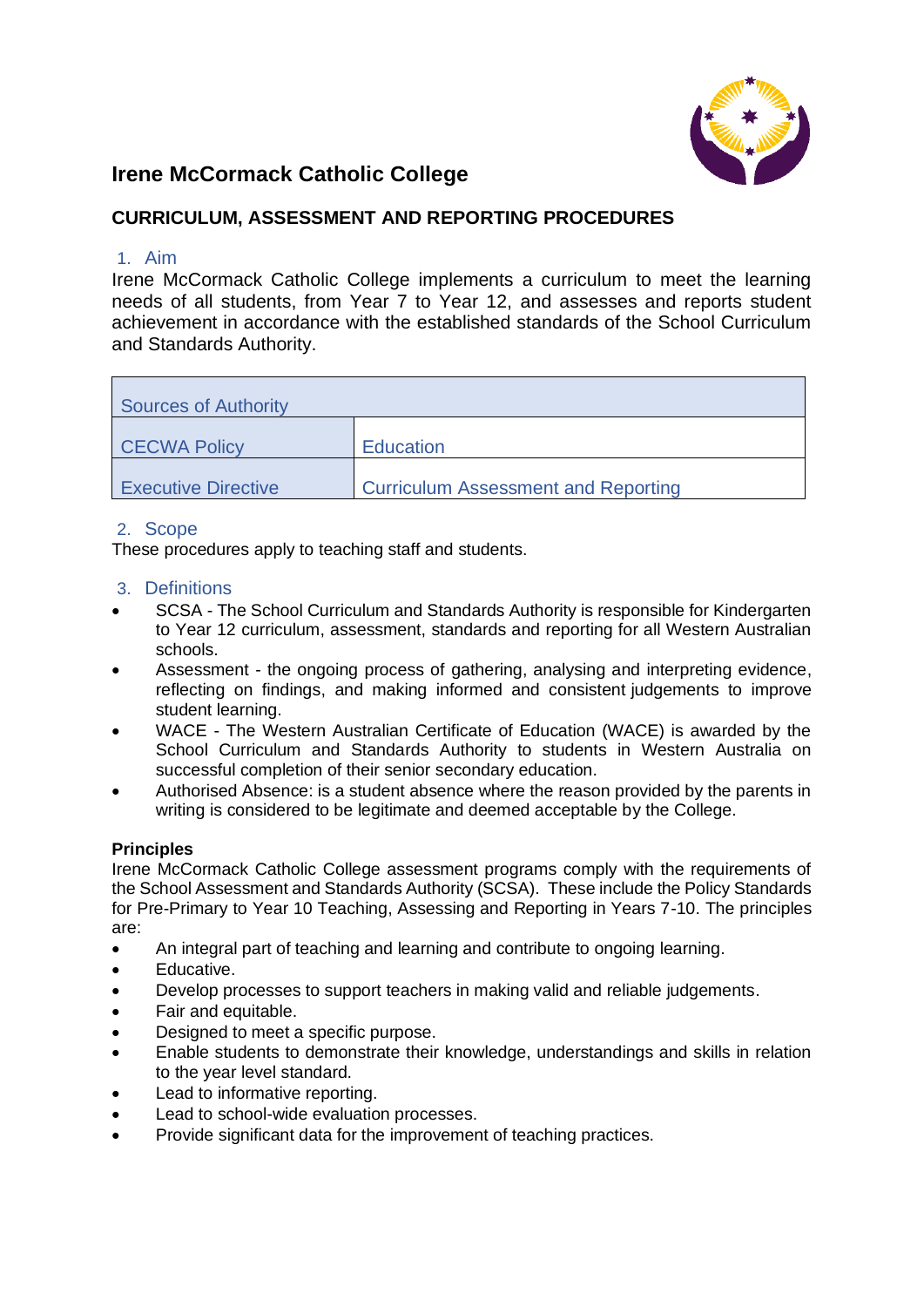# **Student Responsibilities**

Students must:

- Complete all assessments required in each course.
- Complete all work requirements in each course.
- Ensure that they inform the school before anticipated absences and request an extension on assessments with the 'Application for Extension' form that can be accessed from the front office.

# **Teacher Responsibilities**

It is the responsibility of the teacher to:

- Develop a teaching and learning program that meets the syllabus requirements for the course.
- Provide students with a course unit outline and an assessment outline at the start of the course.
- Ensure that all assessment tasks are fair, valid and reliable.
- Provide students with timely assessment feedback and guidance.
- Maintain accurate records of student achievement.
- Meet College and external timelines for all types of assessment and reporting.
- Inform students and parents of academic progress, as appropriate.

# **Course Outlines**

All students in Years 7-12 will be provided with the appropriate course outline for their respective courses of study.

For students in Years 7-10, the outlines and relevant programs are available on the College website at [www.imcc.wa.edu.au](http://www.imcc.wa.edu.au/) and SEQTA.. General information about curriculum and the relevant standards are available through the School Curriculum and Standards Authority at [http://www.scsa.wa.edu.au/.](http://www.scsa.wa.edu.au/)

Students in Years 11 and 12 will be given the appropriate Course syllabus, the College course outline and the assessment outline for each course they are studying. They are also available electronically via the College website and SEQTA. Year 11-12 WACE course information is also available at<http://www.scsa.wa.edu.au/> and the College website [www.imcc.wa.edu.au.](http://www.imcc.wa.edu.au/)

The College course outline will contain:

- The content and activities which will be taught and assessed during the course, including approximate timing.
- The outcomes that will be assessed by each task (if applicable).
- The relative weighting of each assessment.

Each student will also receive an Assessment Outline which must contain:

- A list of the assessment types utilised in the course.
- A brief description of the content and nature of the work to be assessed in each assessment, including a marking guide to be handed out with Assessment.
- A weighting for each assessment.
- A schema showing the outcomes to be assessed by each task, if applicable.
- A statement showing compliance with School Curriculum and Standards Authority assessment guidelines.

For WACE courses that have separate a statistical moderation process for written and practical components the College Assessment Outline weightings are to be the same as the WACE examination weightings.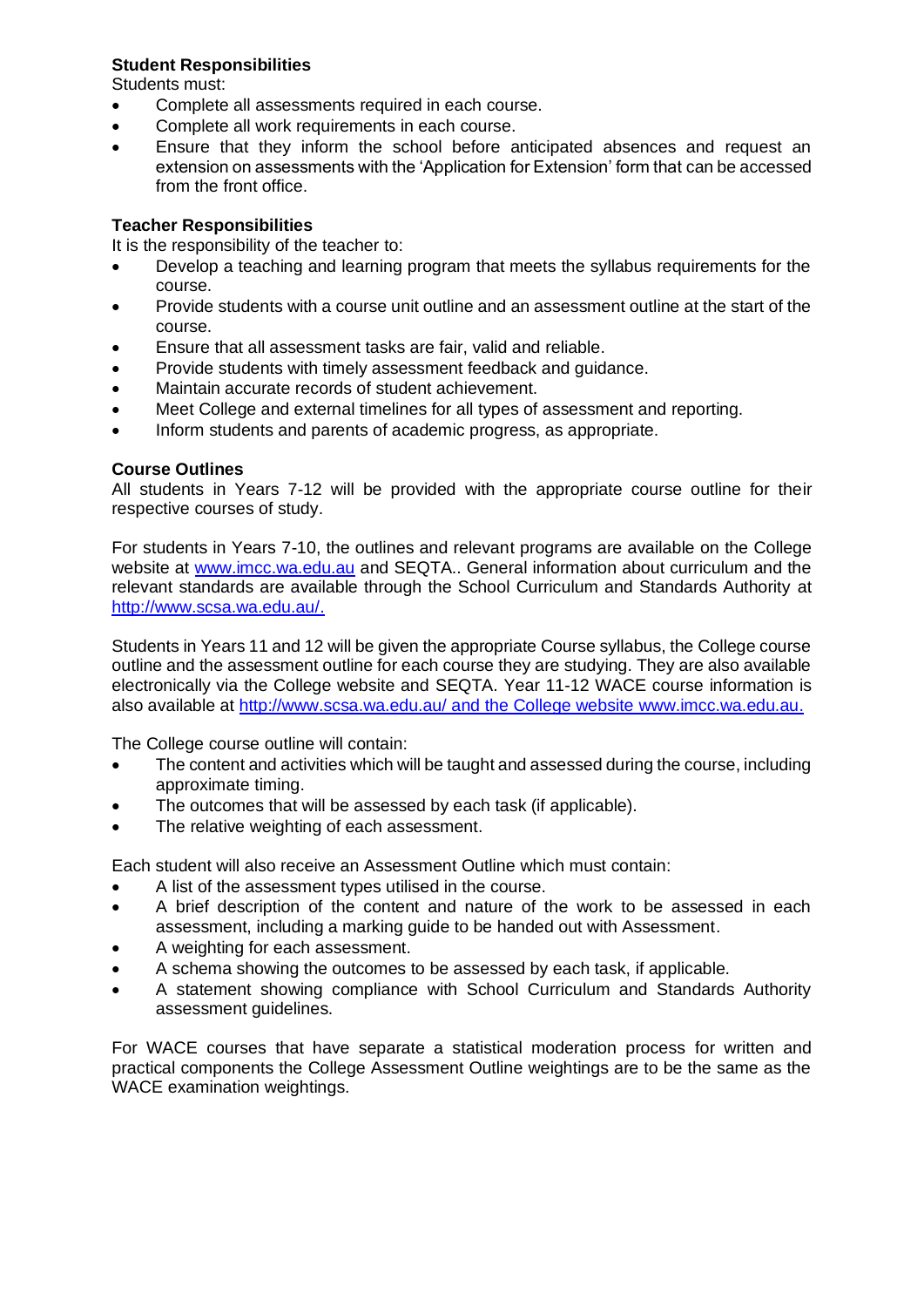Changes to the assessment outline must be clearly communicated to students in paper format and updated in digital format on the College website and on SEQTA, students must be informed to discard the previous copy.

All Year 11 and 12 students must keep a hard copy of all assessments if they request to have them back.

### **Examinations**

### **Requirements for all students**

- All students will undertake examinations at the College in Years 7-12.
- No examinations can be completed by a student prior to the scheduled date and time. If a student is absent from an examination, the parent must inform the Assistant Deputy Principal. At all times, should a student be absent from an examination, a medical certificate is required to be given to the Assistant Deputy Principal.

### **Year 11 and 12 Courses**

The rules of conduct for the Year 11-12 examinations comply with SCSA requirements for WACE examinations and as such only specified items can be brought into the examination room for each examination. Course teachers will inform students prior to the examinations of relevant items.

Examinations are scheduled near the conclusion of Semester 1 and the end of year and are compulsory for students to complete to the best of their ability. The scheduled weeks for examinations will be clearly shown on the term planners provided inside the Student Planner.

- Students studying ATAR courses will be required to complete an examination as part of their course assessment schedule during the timetabled examination period. These may vary in length between 2 and 3 hours with 10 minutes reading time.
- General, Foundation and Preliminary students may be required to complete an examination or set tasks or projects during the examination period and during the 'Assessment Free' Week.
- Students will receive examination timetables, indicating date and time, at least 4 weeks prior to the commencement of examinations.
- Students are only required to attend school for timetabled examinations during this period of time.
- The week before the scheduled examinations is an EXCURSION and ASSESSMENT FREE WEEK for courses with examinations or assessments during the formal examination period.
- OLNA some students will be required to complete their Literacy and Numeracy Assessment. Clear guidelines and schedules will be provided by SCSA.
- If a student does sit an examination after the scheduled time, the examination mark will not be recorded on their report and N/A will be recorded. The Head of Learning Area and Classroom Teacher will determine if the examination mark is used towards the student's course grade.

# **Externally Set Tasks (EST)**

# **Year 12 Foundation and General courses**

ESTs will be administered in compliance with SCSA requirements and as such will occur in Term 2 at the time prescribed by SCSA and be completed under invigilated conditions provided by SCSA.

# **Years 7 to 10**

• All courses in Religious Education, English, Mathematics, Science, and Social Science will require an examination to be completed during the scheduled examination week, in Term 2 and the end of year. Other courses may also have examinations.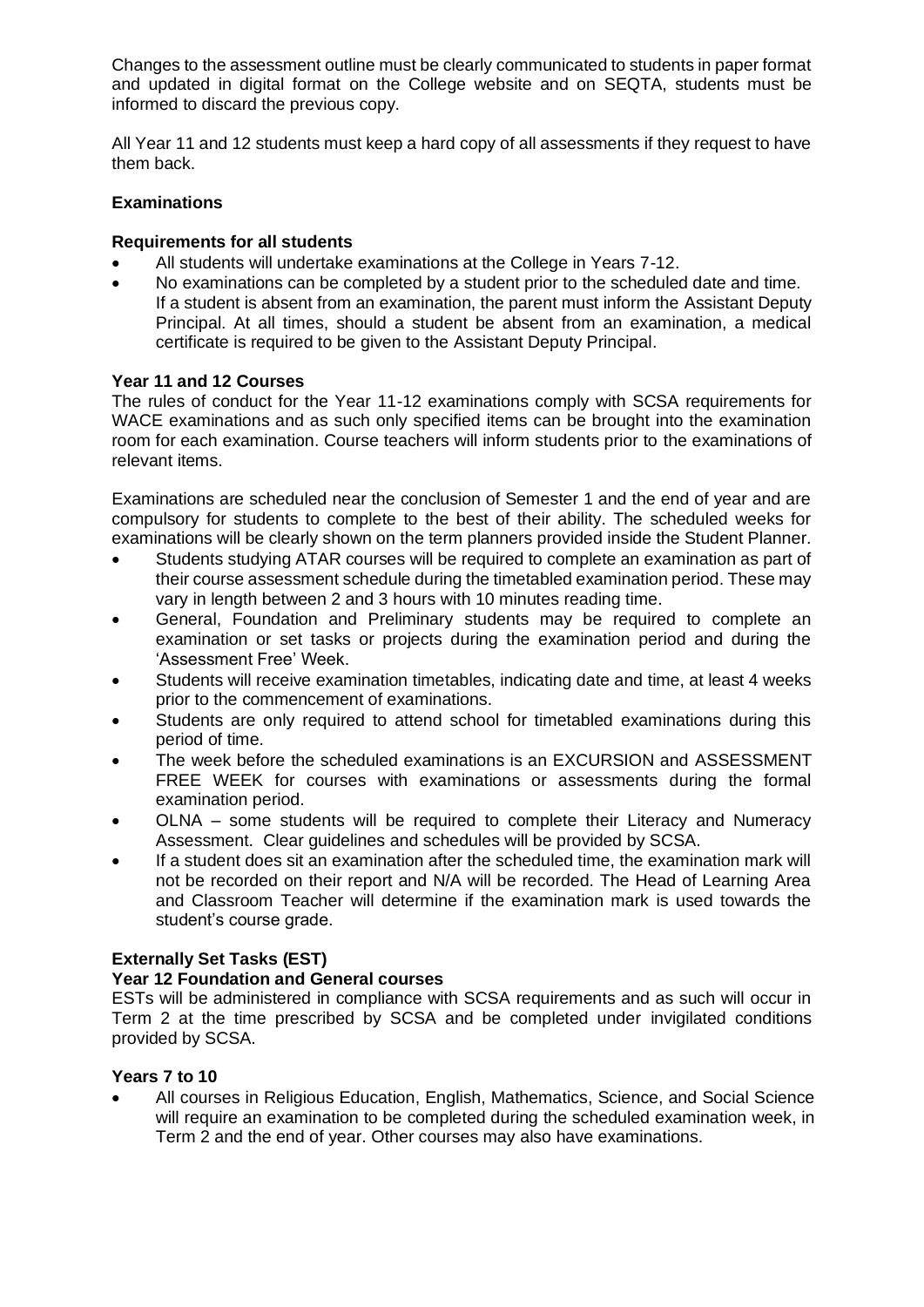- Students will receive examination timetables, indicating date and time, at least 2 weeks prior to the commencement of examinations. Students in each year group will have examinations of varying duration.
- Students in Years 7 and 9 will partake in NAPLAN testing.
- Students in Year 9 will partake in the Bishops' Literacy Test.
- Specific details for each examination will be provided by the College to the individual students.
- If a student is absent from an examination a parent must inform the Deputy Principal (Years 11 and 12) and Assistant Deputy Principal (Years 7 to 10). Where appropriate, alternative arrangements will be made for the student to sit the examination. Penalties may apply, in the absence from the exam is not substantiated.
- If a student does sit an examination after the scheduled time, the examination mark will not be recorded on their report and N/A will be recorded. The Head of Learning Area and Classroom Teacher will determine if the examination mark is used towards the student's course grade.

### **Absence from School and Missed Assessments**

The College requires that **all absences** from school be accounted for by direct communication from parents via telephone call or SMS followed by an email, letter or medical certificate.

On the day of absence from an assessment, the Classroom Teacher must be notified by telephone call and or email by a parent or guardian.

If the Classroom Teacher in his/her professional judgment is satisfied that the circumstances which led to the student missing an assessment are satisfactory, he/she will arrange with the Head of Learning Area for the student to sit an in-class assessment at an alternative time which could include: before or after school, a lunch time or at an alternative time agreed to by all parties. For other assessments, the student must hand it to the relevant classroom teacher the day that they return to school, not the next scheduled lesson. On return to the College the following must be handed in to the Classroom Teacher:

- Students in Year 7-9: A Parental/Guardian Letter of Explanation and/or Medical Certificate.
- Students in Year 10-12: A Medical Certificate (in the case of illness) or A Parental/Guardian Letter of Explanation for significant personal circumstances (funeral, car accident).
- If the Head of Learning Area and Classroom Teacher in consultation with the Head of Learning Area in their professional judgment are not satisfied that the circumstances which led to the student missing an assessment are satisfactory, the student may be directed to the Breaches section of this procedure. Acceptable reasons include:
	- o Where sickness, injury or significant personal circumstances for a considerable part or all of the period of the out-of-class assessment task prevents completion and submission.
	- o Where sickness, injury or significant personal circumstances prevents a student attending on the day that an in-class assessment task is scheduled.
- The College will make no allowances for students who miss assessments due to appointments that could have been arranged outside of school hours and where prior communication has not been made with the relevant classroom teacher (see Breaches of Procedure Section).
- If students miss assessments due to involvement in school-related activities (such as interschool carnivals), camps and excursions he/she will be given an opportunity to complete the assessment as soon as practicable after the event. It is the student's responsibility to notify the relevant teacher prior to the day of the scheduled assessment.
- Where a student is absent from school due to a family holiday the penalties for missed assessments will apply unless prior approval is sought and approved by the Principal.
- Oral Presentations & Practical Assessments will be treated as in-class assessments and the due date will be considered the first day that the presentation/practical is due to be completed in class. In the case of missed oral and practical assessment, the HOLA in discussion with class teacher will decide on how the grade will be determined.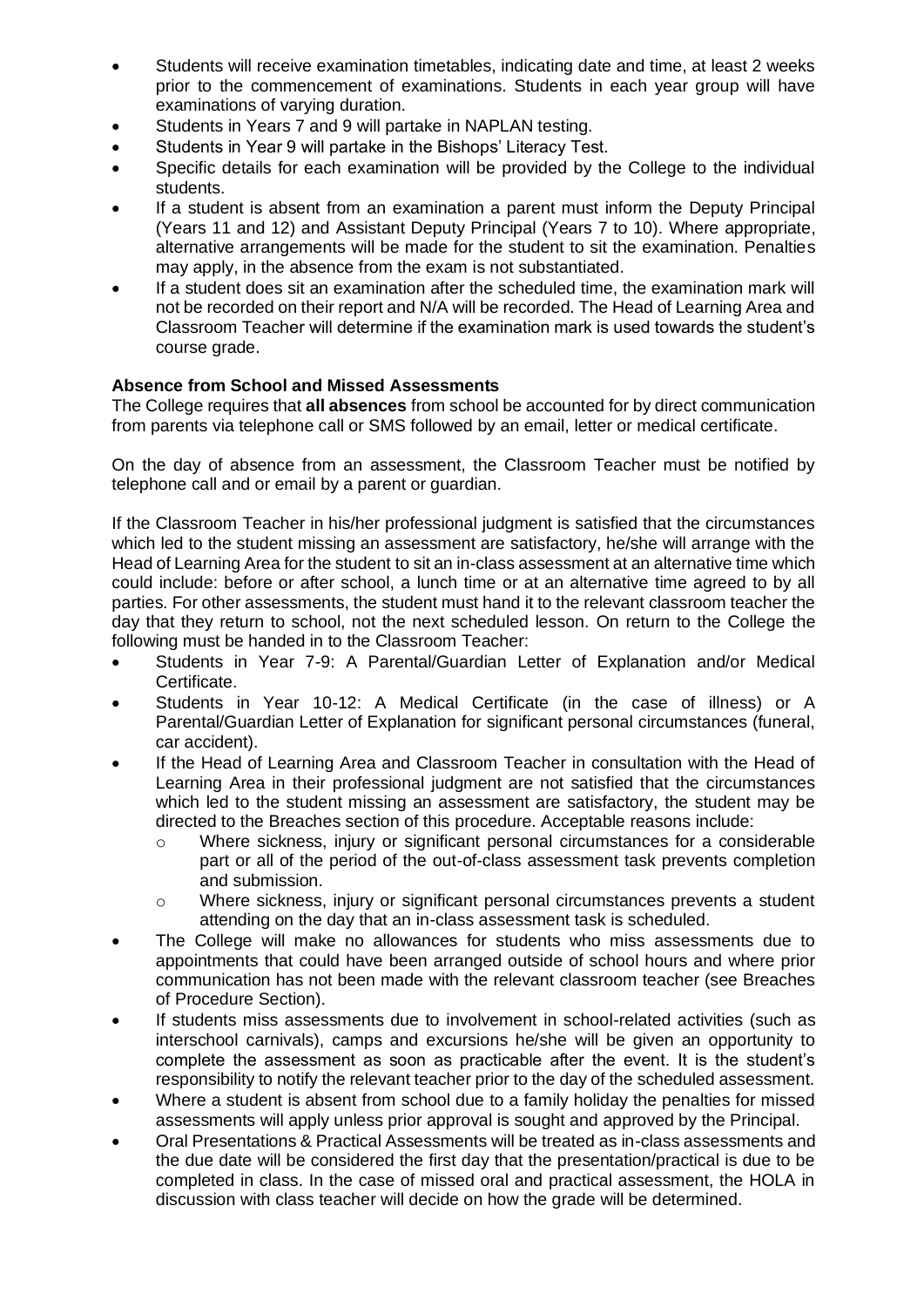- If students are required to produce written evidence (notes, research, palm cards) on the first day and are unable to do so, a marks penalty will apply (see Penalties).
- Due to the nature of Oral & Practical assessments, not all students will always be able to complete their assessment on the due date. If due to time restrictions, a student does not complete the assessment on the first day and is subsequently absent on any day when the remainder of the Oral or Practical Assessments are being completed, the same conditions outlined under Assessments will apply.
- If a student knows he/she will be absent due to another College commitment, he/she must volunteer to complete their Oral or Practical Assessment on the first day.
- Where a student is unable to attend school for a lengthy period due to injury or illness, and communication has been made with the Assistant Deputy Principal, then the College will endeavour to provide support for their learning program.
- Classroom teachers are to communicate to parents when a student has missed an inclass assessment or not submitted an assessment. This is to occur on the scheduled due date of the assessment.

### **Planned Absences**

Students who are absent through planned events that are medical or are of a personal family nature will reschedule their task submission date through negotiation. Parents will need to contact the relevant classroom teacher and Assistant Deputy Principal regarding these issues for clarification.

Absence due to family holidays. Due to the progressive nature of assessment tasks family holidays are highly discouraged, particularly in Year 10-12 during the school term. The academic learning programs will continue, including all assessment tasks.

Approval for absence due to a family holiday must be sought from the Assistant Deputy Principal. Upon Approval from the Assistant Deputy Principal, students must immediately complete a 'Planned Absence' form and submit to all their teachers for signature.

For Approved absence, it is a student's responsibility to contact all their teachers at least 3 school days in advance to departing and remind them of the intended absence and make plans for any missed assessment task(s). If negotiations are not made, then the student will receive a 'zero' mark for the task(s).

### **Extensions**

Generally, it will not be possible for students to seek an extension of deadlines. In cases where work is not submitted on time, teachers will follow the procedure outlined in Penalties.

Extensions may be given at the discretion of a teacher, in consultation with the Head of Learning Area and/or Assistant Deputy Principal, in cases of illness or significant personal problems which have occurred in the lead-up to the assessment due date.

Extension forms requested in writing from the parents need to be submitted at least two school days prior to the due date for any assessment. Extension forms are available from the College office.

### **Technological Issues**

Failure or breakdown of technology is not a suitable excuse for the non-submission of work. Students should be saving work to an additional storage device/cloud in addition to just on their personal device. All students have access to personal storage on the College network.

If a student's computer has crashed, and an assessment cannot be accessed then the Parent/Guardian must make immediate contact with the relevant classroom teacher to make them aware of the situation. Where sufficient notice is given, the student may apply for an extension at the discretion of the teacher. This time is to allow the assessment to be completed to an acceptable standard that reflects their ability.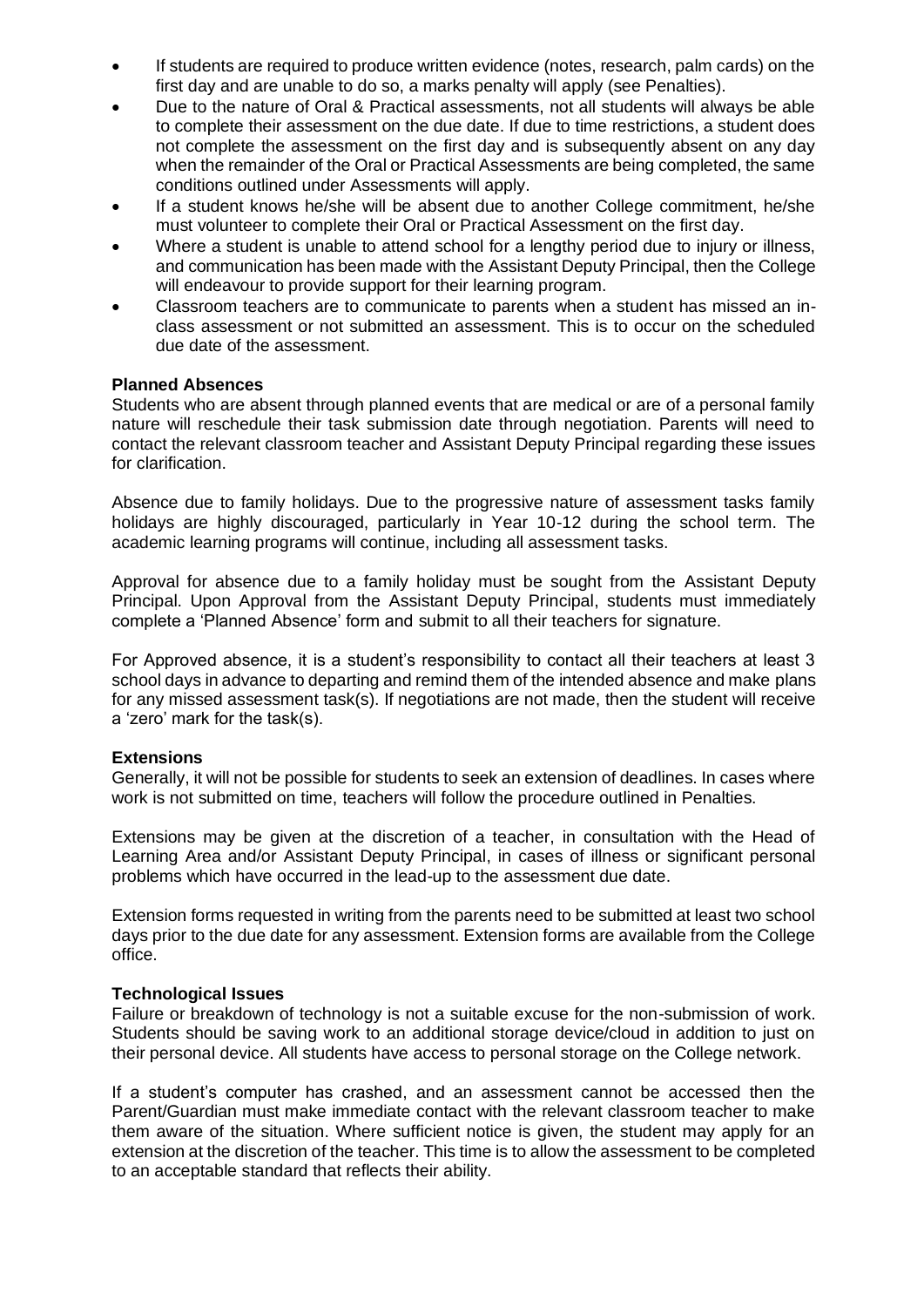The student must produce evidence of their research, notes and/or drafts on the next school day and prior to the due date. Failure to do so will result in Penalties as outlined in the Assessment Procedure. If a student claims that their printer has broken down, he/she must print a copy at school and submit it by no later than 3.30pm on the day that the assessment is due or by alternative arrangement or be penalised as specified in Penalties. The student must also provide the teacher with an electronic copy of the assessment that is sighted by the classroom teacher during the scheduled lesson.

If a student claims to have submitted an assessment by email, the teacher must sight the emailed document prior to or during the scheduled lesson as proof of delivery. This will be communicated to the student via reply email.

Students must complete the Assessment task using appropriate software that can be readily accessed electronically by the teachers.

### **Assessing students who transfer**

If for medical reasons a student transfers early in Years 11 and 12, the student is withdrawn from the course. The student is then enrolled in another course.

The school is required to provide the student with extra work to cover the content of the education program they have missed and have the students complete any missed assessment tasks. Where the marks have been returned to the students, a similar task may be completed as an alternative.

Students typically enroll in a Year 11 or 12 course before Week 4 of Term 1 in consultation with the Assistant Deputy Principal and Deputy Principal. Prerequisites must be met.

Students in Years 8, 9 and 10 may withdraw from a non-Compulsory course within two weeks of its commencement and enrol in another provided there are places available.

#### **Breaches of Assessment Procedure In-class Assessments**

Where an extension or exemption has not been sought and agreed upon by the College, students will lose 10% of the total possible marks for that assessment for each day that they are late sitting the assessment. This applies up to a maximum of 2 school days after the scheduled date of the assessment.

After this time the student will be required to complete the assessment, to a standard that reflects their ability, in an after-school detention and will receive a maximum of 50% for the task.

Refusal to complete the assessment or not completing an assessment to a standard that reflects their ability will be referred to the Head of Learning Area. The Teacher will organise a meeting with the Parent/Guardian to discuss the situation and organise to complete the task, either prior to or on the day of suspension. The mark for the initial assessment attempted will be recorded.

Students who consistently do not submit tasks and assignments on the due dates, or who consistently miss in-class assessments will have their names submitted to the Assistant Deputy Principal who will follow up these breaches with interviews with students and parents.

### **General Assessments**

Where a student has not handed in the required task, either completed or to a standard that reflects their ability, on the agreed date and an extension has not been given, the following procedures will apply.

Failure to submit an assessment will be communicated to the Parent/Guardian on the due date.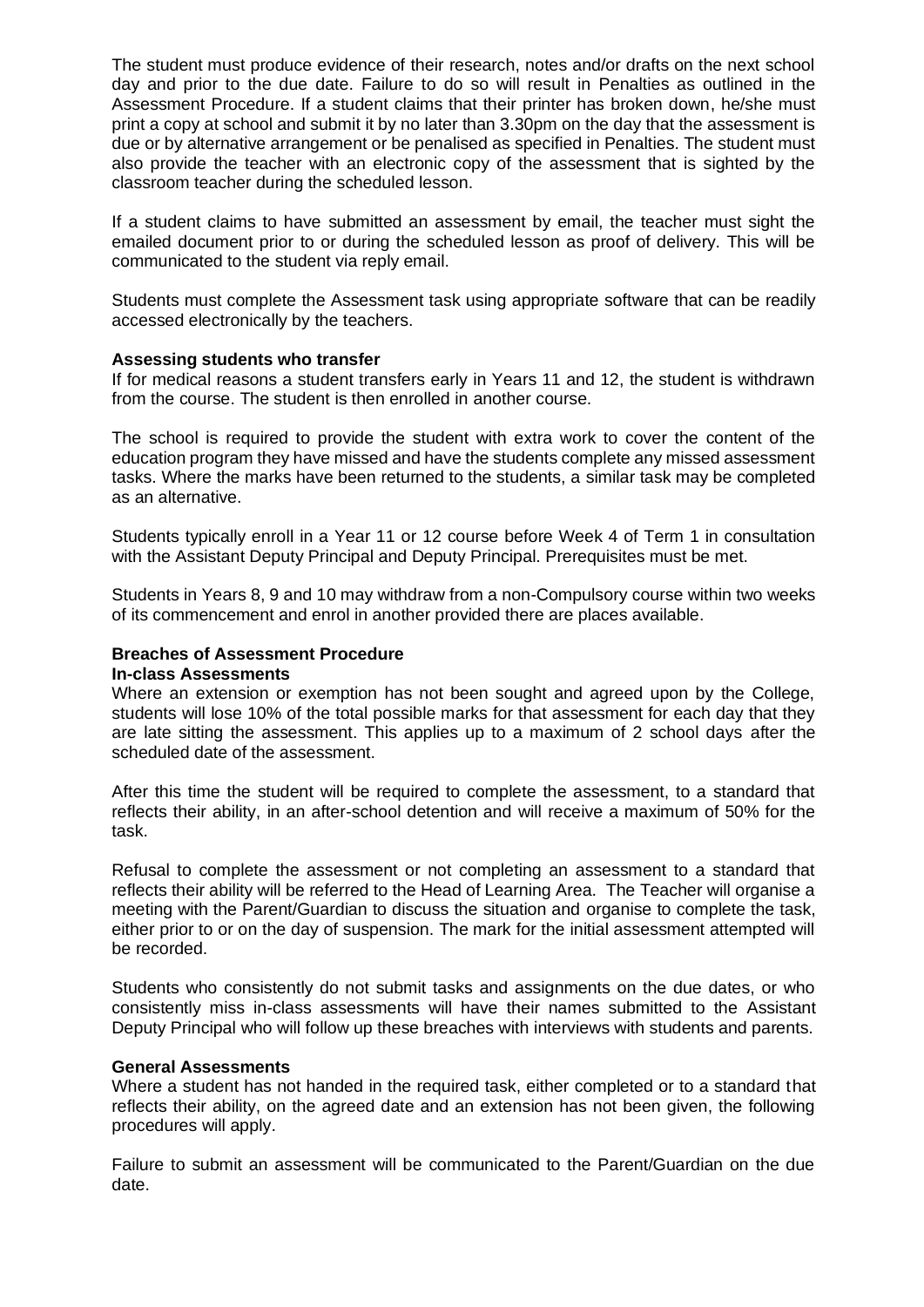The student has until 8:30 am the following school day to submit the assessment, either completed or to a standard that reflects their ability, at the front office and receive a receipt of submission. This incurs a loss of 10% of the total marks available.

Please note that a weekend will incur an additional loss of 20% of the total marks available. An absence on this day needs to follow the procedure outlined in this document. Acknowledgement by email is accepted so long as it is printed when returned to the College.

Failure to submit the assessment either completed or to a standard that reflects their ability, by 8:30 am will result in an afterschool detention that day and loss of 10%. The teacher will communicate this information to the Parent/Guardian either by telephone call, sms or email. Before communication with the Parent/Guardian the teacher will inform the relevant Assistant Deputy Principal. The student is required to attend the detention and complete the assessment. At the end of the detention completed assessments will be collected by the supervisor and passed on to the relevant teacher.

If a student is present at school the day of the detention and does not attend the detention without the prior permission of the Assistant Deputy Principal, the Assistant Deputy Principal will discuss this situation with the Parent/Guardian and organise for the student to complete alternative arrangements.

Failure to submit the assessment either completed or to a standard that reflects their ability, at the end of the detention, the student will be required to complete the assessment to a standard that reflects their ability during another set time. A maximum of 50% will be recorded for this assessment. The Assistant Deputy Principal will communicate this information to Parent/Guardian.

If the situation is repeated the College Behaviour Management Procedures will be implemented.

Group work tasks will be marked according to criteria provided with the task.

Where one member has not contributed, due to absence or other reasons that have not been communicated to the College, they will receive a zero for that assessment. The other group members will be marked according to the work they have done and the assessment criteria.

The following reasons for not completing work will not be accepted even if a note is produced by parents in the Planner:

- Prior engagements the night before task or test.
- Absence due to camps or expeditions.
- Part-time work commitments.

### **Assessment Feedback**

When each assessment has been completed by the student and marked by the teacher, it should be returned to the student in a timely manner with:

- The total mark.
- Justification of the assessed achievement (this may take the form of schemas, marks within the assessment, marking keys, comments, etc.).
- Assessment results will also be available to students and parents via SEQTA.

### **Review of Assessment of Individual Tasks**

When assessment tasks are returned to students, they should be given the opportunity to check their work. Students may request a review of their results. Initially, this request must be made directly to the class teacher at the time the assessment is returned. The review should justify the results of the assessed item. If the matter is not satisfactorily resolved by this process, the student may then make a further request for an assessment review by the Head of Learning Area. If the matter is resolved the appropriate adjustments should be made on the students' scripts and their assessment records.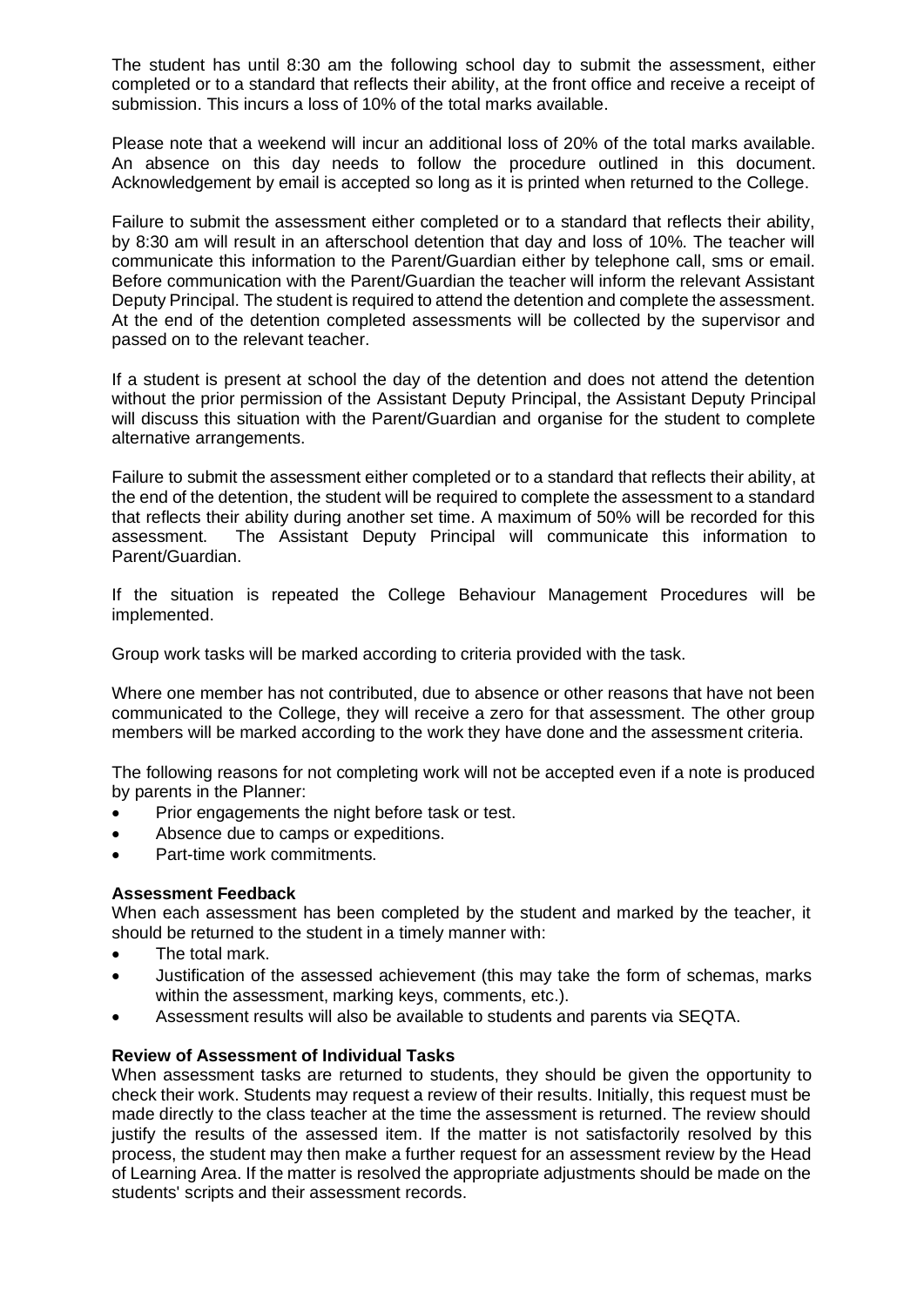### **Review at the Completion of the Course**

Prior to achievement information being reported to the School Curriculum and Standards Authority, students should have the opportunity to check that their results have been accurately recorded.

# **Cheating, collusion and plagiarism**

Students found to have plagiarised all or part of an assessment will receive 0 marks for the section of the assessment when cheating and collusion has been determined. They will need to re-submit the task by a negotiated due date for learning purposes.

The Assistant Deputy Principal and the Head of Learning Area/Classroom Teacher will meet with the parents and student to discuss the plagiarism and educate regarding best practice.

# **Appeals**

If students wish to appeal their course final result, they may request an assessment review by the Deputy Principal. If the matter is not satisfactorily resolved, students may lodge an appeal with the School Curriculum and Standards Authority.

Assessment reviews and appeals to the School Curriculum and Standards Authority against any College assessments are intended to determine whether:

- The assessment program for that course conforms to School Curriculum and Standards Authority requirements.
- The assessment procedures within the course conform to the College's assessment procedures based on School Curriculum and Standards Authority guidelines.
- There are any procedural or computational errors in the determination of the student's assessed achievement.

In the case of a student appealing to the School Curriculum and Standards Authority, the College is required to provide the following information to the appeals panel:

- A copy of the College assessment procedures.
- A copy of their assessment program in the Course concerned.
- A copy of the assessment records for all students studying the course in the school with the appealing student's results indicated.
- Any other relevant school information as required by the panel.

The School Curriculum and Standards Authority does not re-assess student work as part of the appeals process.

### **Reporting process**

### **Years 7-12**

### **College Grade Descriptors**

At Irene McCormack Catholic College, the assessment and reporting of student achievement is communicated by marks and grades for all courses. The reporting standard for each course is:

- A Excellent achievement.
- B High achievement.
- C Satisfactory achievement.
- D Limited achievement.
- E Very low achievement.

### **Years 7-10**

All Western Australian schools are required to report according to the School Curriculum and Standards Authority Assessment and Reporting Policy. In their learning areas, student achievement is reported in relation to the range of performance for all students in the year level.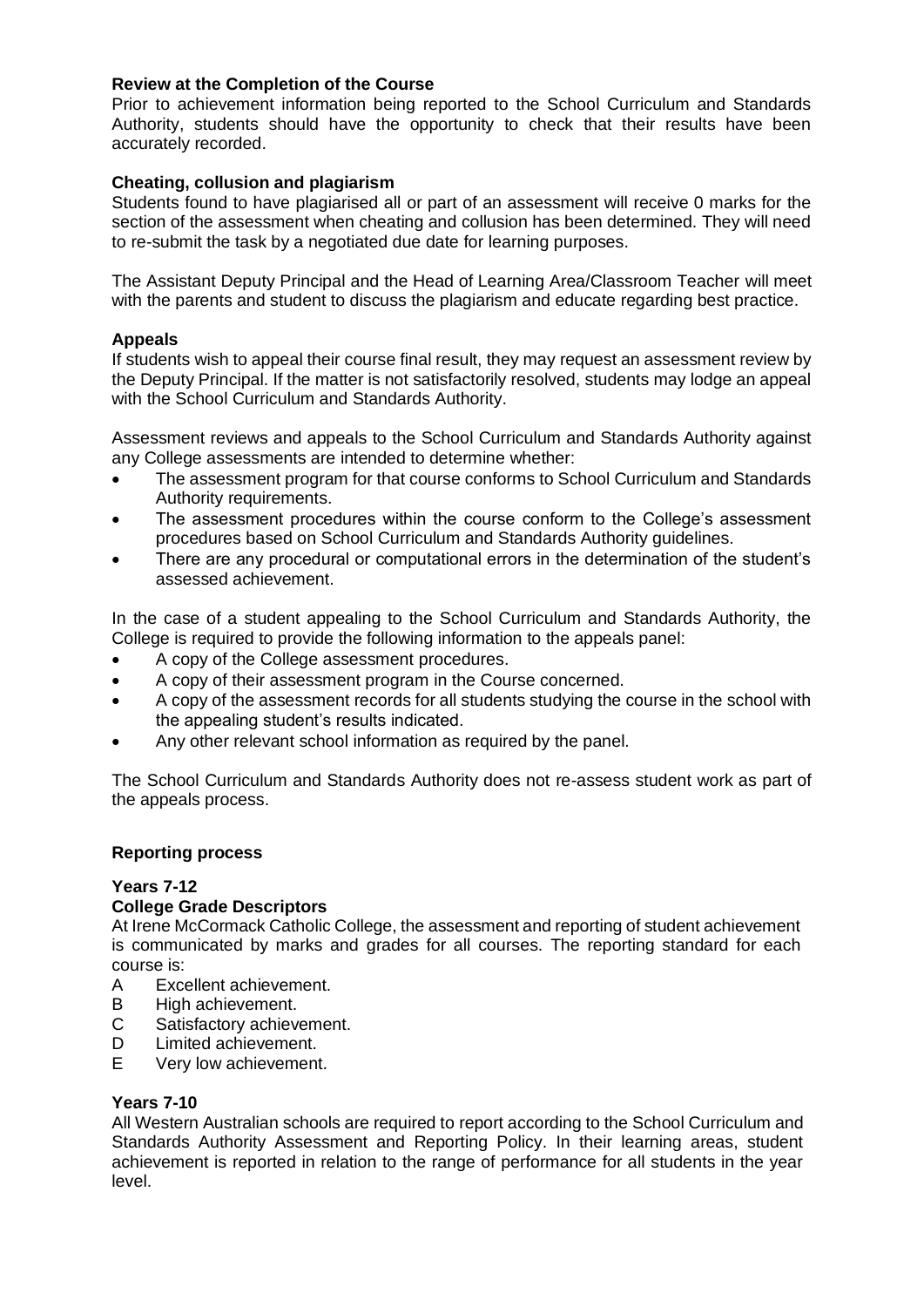### **Grade Descriptions:**

- A Excellent The student demonstrates excellent achievement of what is expected for this year level.
- B High The student demonstrates high achievement of what is expected for this year level.
- C Satisfactory The student demonstrates satisfactory achievement of what is expected for this year level.
- D Limited The student demonstrates limited achievement of what is expected for this year level.
- E Very low The student demonstrates very low achievement of what is expected for this year level.

Student reports provided to parents/carers each semester, with an Interim Report in Term 1. For Year 7 to Year 10, consistent with the Australian Education Regulation 2013 reporting requirement for reporting relative to the performance of the student's peer group, the College will prepare information that shows the number of students in each of the five achievement levels for each of the learning areas taught in each year. For 2021, this information is available on request of parents/caregivers. From 2022 the College Semester 1 and End of Year reports will include this performance information on the individual student report.

Students are also rated on their learning attributes:

**Academic progress** – This reflects how well students are achieving in their respective subjects.

**Focus towards achievement** – Outlines how actively a student engages with the learning process. Students who achieve "Consistently" are positive in answering teachers' questions and are involved responsibly in the class and group discussions. The student listens attentively to teachers' explanations and directions and to the questions and comments of other students, utilises good research skills and apply themselves when tasks are difficult. **Completion of tasks** – This refers to students completing homework and assessment tasks by the required date to the best of their ability.

**Effective organisation** – Students who receive "Consistently" are always punctual to class, have the correct texts and materials for class and record homework correctly in the planner. **Responsible behaviour** – Students receiving "Consistently" are those who always act with respect to teachers and other students, follow directions of teachers and show consideration for all others in the classroom.

If a student achieves "Consistently" in all or most courses, it is an indication that the student is working to capacity both at school and with the follow-up homework and study. The student is achieving their potential. If a student achieves indicators that are regularly below "Consistently*",* improvement and communication is required with teachers.

### **Reporting Year 12**

At the end of senior secondary schooling, all students receive a Statement of Results.

### **Irene McCormack Catholic College Statement of Results**

This certificate is issued to all Year 12 students outlining the courses studied and results achieved.

### **Vocational Education & Training Grade Description**

Student achievement in Vocation Education & Training programs is competency-based and specific requirements are outlined in national training packages or accredited courses.

Semester 1 Report: S – Satisfactory Progress. U – Unsatisfactory Progress.

End of Year Report: A – Achieved.